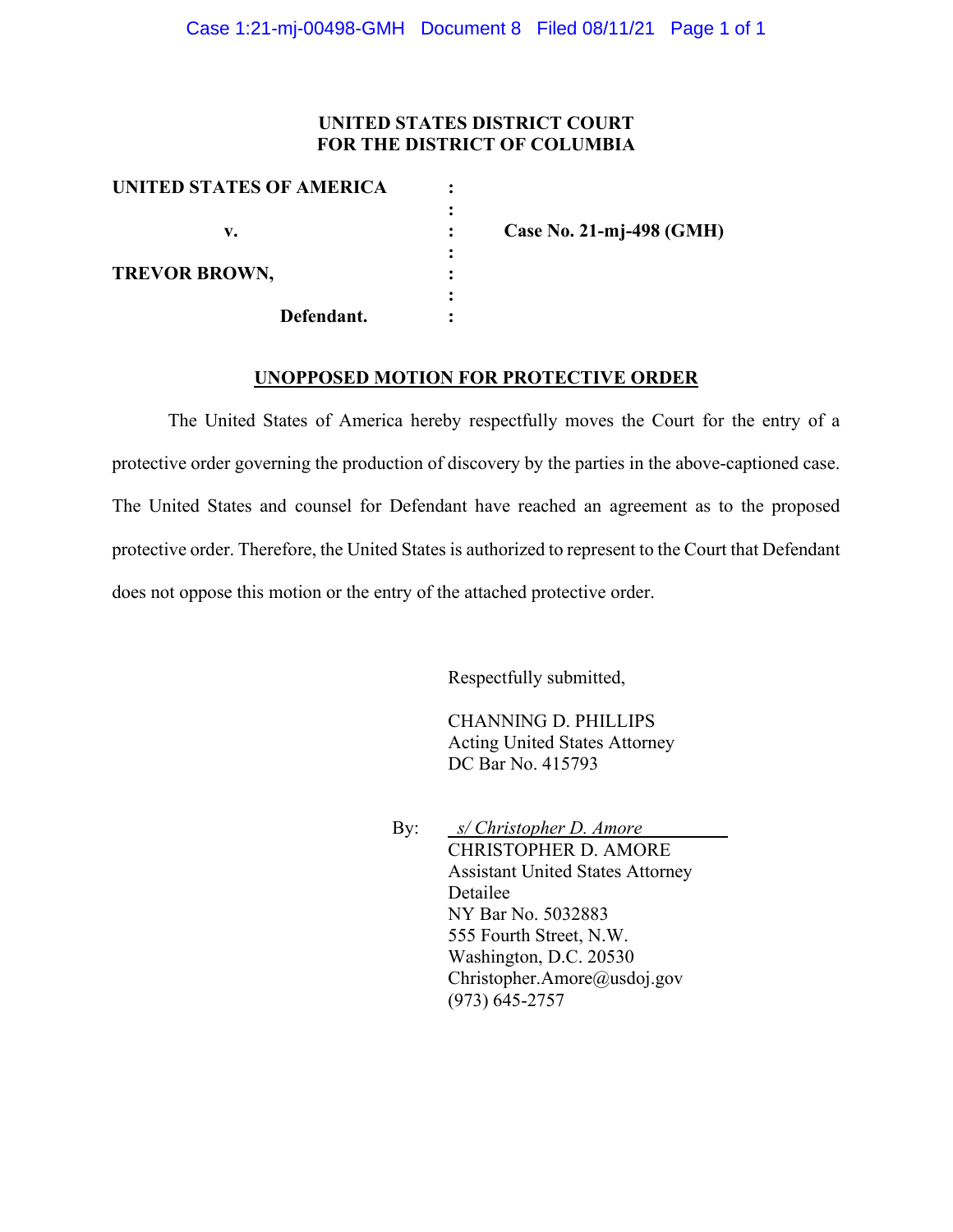## **UNITED STATES DISTRICT COURT FOR THE DISTRICT OF COLUMBIA**

| UNITED STATES OF AMERICA |                          |
|--------------------------|--------------------------|
| v.                       | Case No. 21-mj-498 (GMH) |
| <b>TREVOR BROWN,</b>     |                          |
| Defendant.               |                          |

## **PROTECTIVE ORDER GOVERNING DISCOVERY**

To expedite the flow of discovery material between the parties and adequately protect the

United States' legitimate interests, it is, pursuant to the Court's authority under Fed. R. Crim. P.

16(d)(1) and with the consent of the parties, ORDERED:

1. **Materials Subject to this Order.** This Order governs materials provided by the

United States at any stage of discovery during this case and which the United States has

identified as either "Sensitive" or "Highly Sensitive." Examples of materials that the United

States may designate as "Sensitive" or "Highly Sensitive" pursuant to this Order include but are

not limited to:

- a. Personal identity information as identified in Rule 49.1 of the Federal Rules of Criminal Procedure, as well as telephone numbers, email addresses, driver's license numbers, and similar unique identifying information;
- b. Information regarding the government's confidential sources;
- c. Information that may jeopardize witness security;
- d. Contact information for, photographs of, and private conversations with individuals that do not appear to be related to the criminal conduct in this case;
- e. Medical or mental health records;
- f. Sources and methods law-enforcement officials have used, and will continue to use, to investigate other criminal conduct related to the publicly filed charges;
- g. Surveillance camera footage from the U.S. Capitol Police's extensive system of cameras on U.S. Capitol grounds;<sup>1</sup>
- h. Repair estimates from the Architect of the Capitol;

 $1$  To be clear, this does not include footage from body worn cameras from other police departments that responded on January 6, 2021, the vast amount of which the United States will *not* designate as Sensitive or Highly Sensitive. (Body worn camera footage will be marked Sensitive or Highly Sensitive only if it contains material described in paragraph one above or for a similar reason not anticipated by this Order.)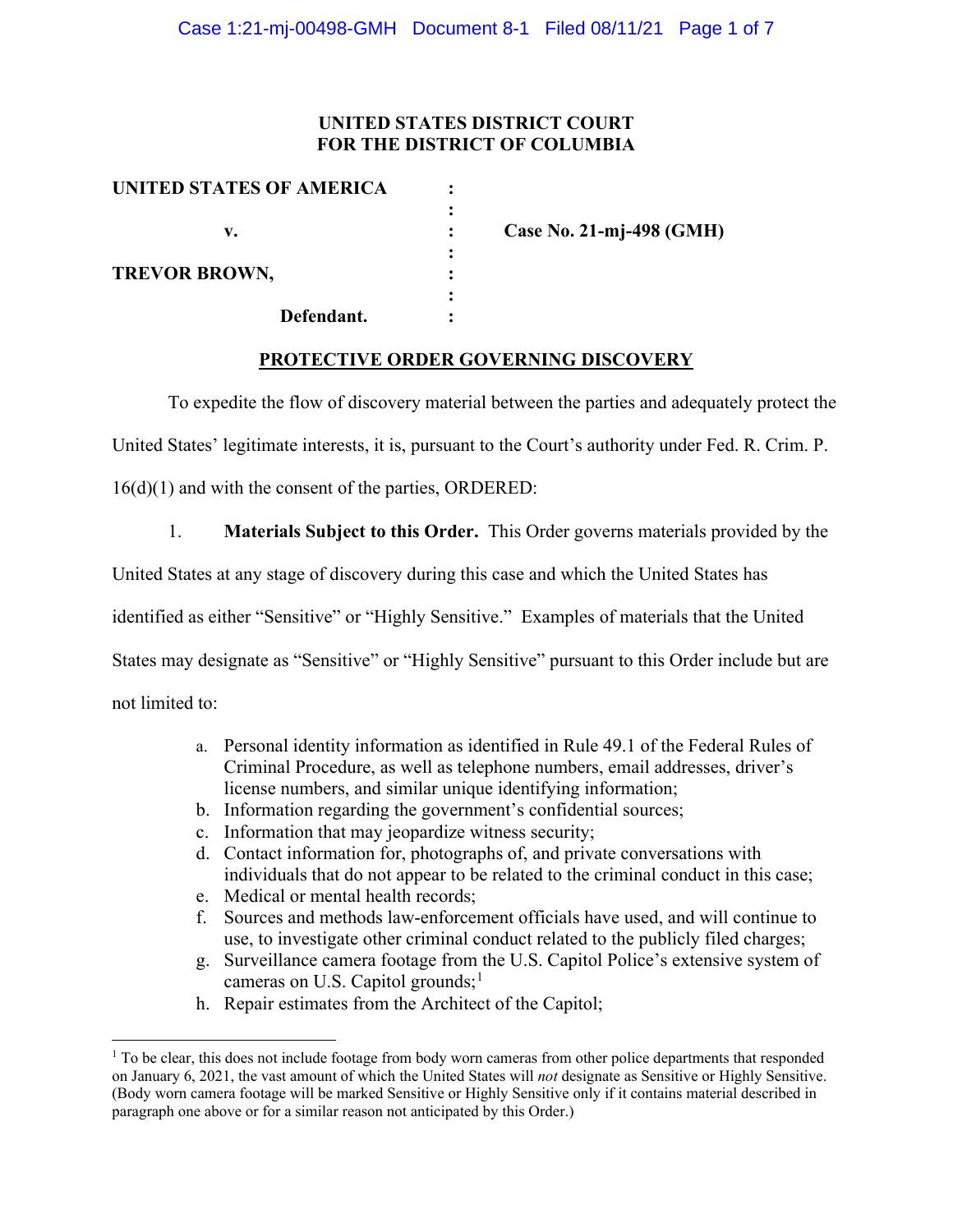i. Materials designated as "security information" pursuant 2 U.S.C. §1979; and

j. Tax returns or tax information.

This Order will not be used to designate materials as Sensitive or Highly Sensitive unless such designation is necessary for one of the reasons stated in this paragraph or for a similar reason not anticipated by this Order. The government agrees to make every effort to provide discovery in a manner that will allow for most discovery to be produced without such designations.

2. **Defendant.** Any reference to "Defendant" herein refers individually to each

defendant identified in the caption above.

3. **Legal Defense Team.** The "legal defense team" includes defense counsel

(defined as counsel of record in this case, including any post-conviction or appellate counsel) and any attorneys, investigators, paralegals, support staff, and expert witnesses who are advising

or assisting defense counsel in connection with this case.

# 4. **Rules for the Handling of Sensitive and Highly Sensitive Materials.**

- a. **Limitations on Use.** Defendant and the legal defense team may use Sensitive and Highly Sensitive discovery materials solely in connection with the defense of this case and any other case connected to the events at the United States Capitol on January 6, 2021, including any post-conviction or appellate litigation, and for no other purpose, and in connection with no other proceeding, without further order of this Court.
- b. **Limitations on Dissemination.** No Sensitive or Highly Sensitive materials, or the information contained therein, may be disclosed to any persons other than Defendant, the legal defense team, or the person to whom the Sensitive or Highly Sensitive information solely and directly pertains or his/her counsel, without agreement of the United States or prior authorization from the Court.
- c. **Limitations on Reproduction.** Defendant, the legal defense team, and authorized persons shall not copy or reproduce the Sensitive or Highly Sensitive materials except in order to provide copies of the materials for use in connection with this case by Defendant, the legal defense team, the person to whom the Sensitive or Highly Sensitive information solely and directly pertains or his/her counsel, and other persons to whom the Court may authorize disclosure (collectively, "authorized persons").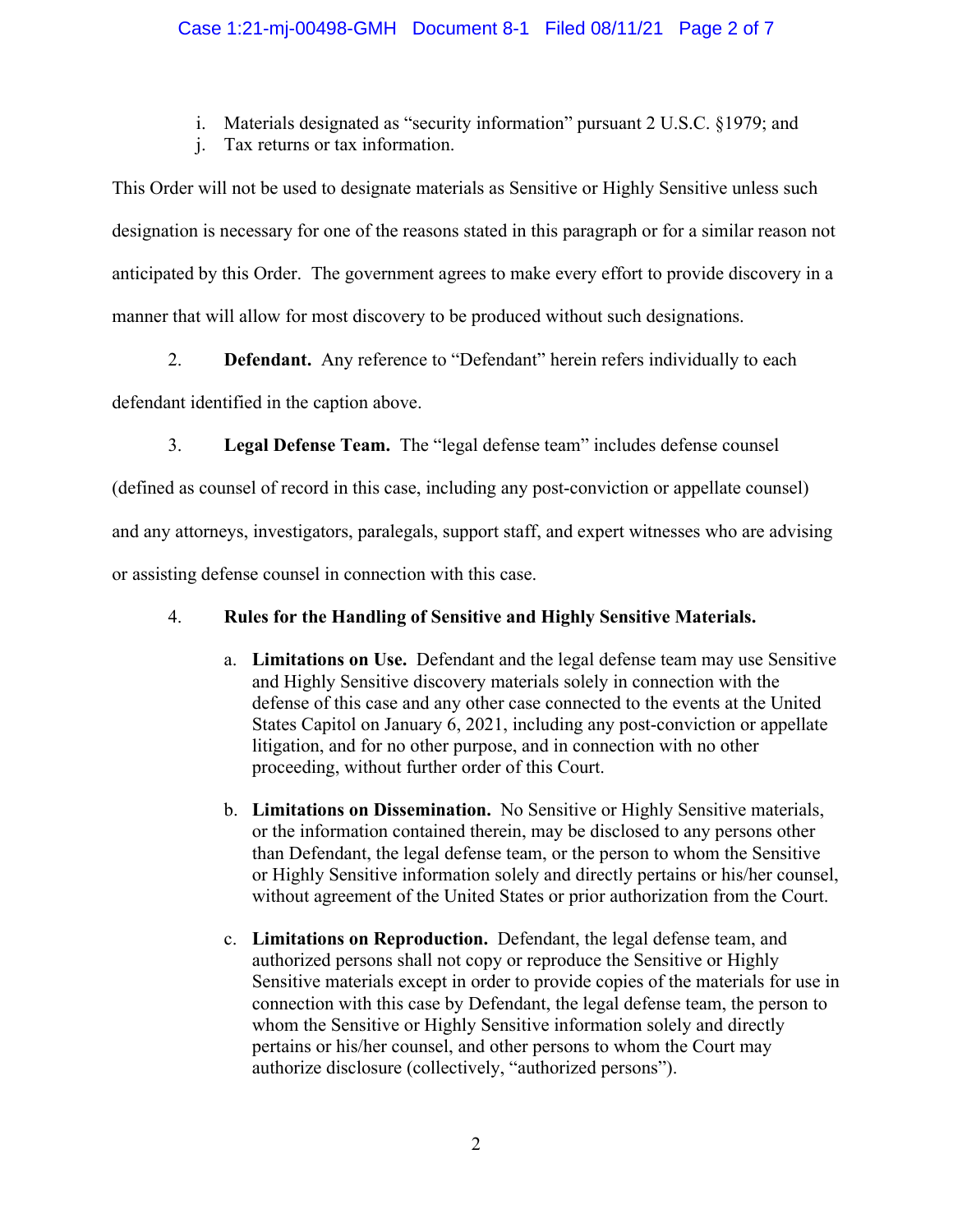If defense counsel provides Defendant access to Sensitive or Highly Sensitive materials, defense counsel must advise Defendant that Defendant may not record any personal identity information as identified in Rule 49.1 of the Federal Rules of Criminal Procedure or any telephone numbers, email addresses, driver's license numbers, and similar unique identifying information. By signing the attached affirmation, Defendant agrees not to do so.

Copies and reproductions, and any notes or records made in relation to the contents of the Sensitive and Highly Sensitive materials, are to be treated in the same manner as the original materials.

- d. **Court Filings.** Absent prior agreement by the parties or permission from the Court, no party shall disclose materials designated as Sensitive or Highly Sensitive in any public filing with the Court. Such materials shall be submitted under seal in accordance with Local Criminal Rule 49(f)(6). The Clerk of Court shall accept for filing under seal any filings made in compliance with that Rule and so marked by the parties pursuant to this Order.
- e. **Court Hearings.** The restrictions in this Order shall not limit either party in the use of the materials in judicial proceedings in this case. The procedures for use of designated Sensitive and Highly Sensitive materials during any hearing or the trial of this matter shall be determined by the parties and the Court in advance of the hearing or trial. No party shall disclose materials designated Sensitive or Highly Sensitive in open court without agreement by the parties that such materials may be disclosed in open court or prior authorization by the Court.

## 5. **Additional Rules for Handling of Sensitive Materials.** The following

additional terms apply to Sensitive materials:

a. **Storage.** Sensitive materials must be maintained in the custody and control of Defendant, the legal defense team, and authorized persons. This restriction shall not apply to the person to whom the Sensitive information solely and directly pertains or his/her attorney.

## 6. **Additional Rules for Handling of Highly Sensitive Materials.** The following

additional rules apply to Highly Sensitive materials:

a. **Additional Limitations on Dissemination.** Defense counsel may not provide a copy of Highly Sensitive materials to Defendant or permit Defendant to view such materials unsupervised by defense counsel or an attorney, investigator, paralegal, or support staff person employed by defense counsel. The parties agree that defense counsel or an attorney, investigator, paralegal,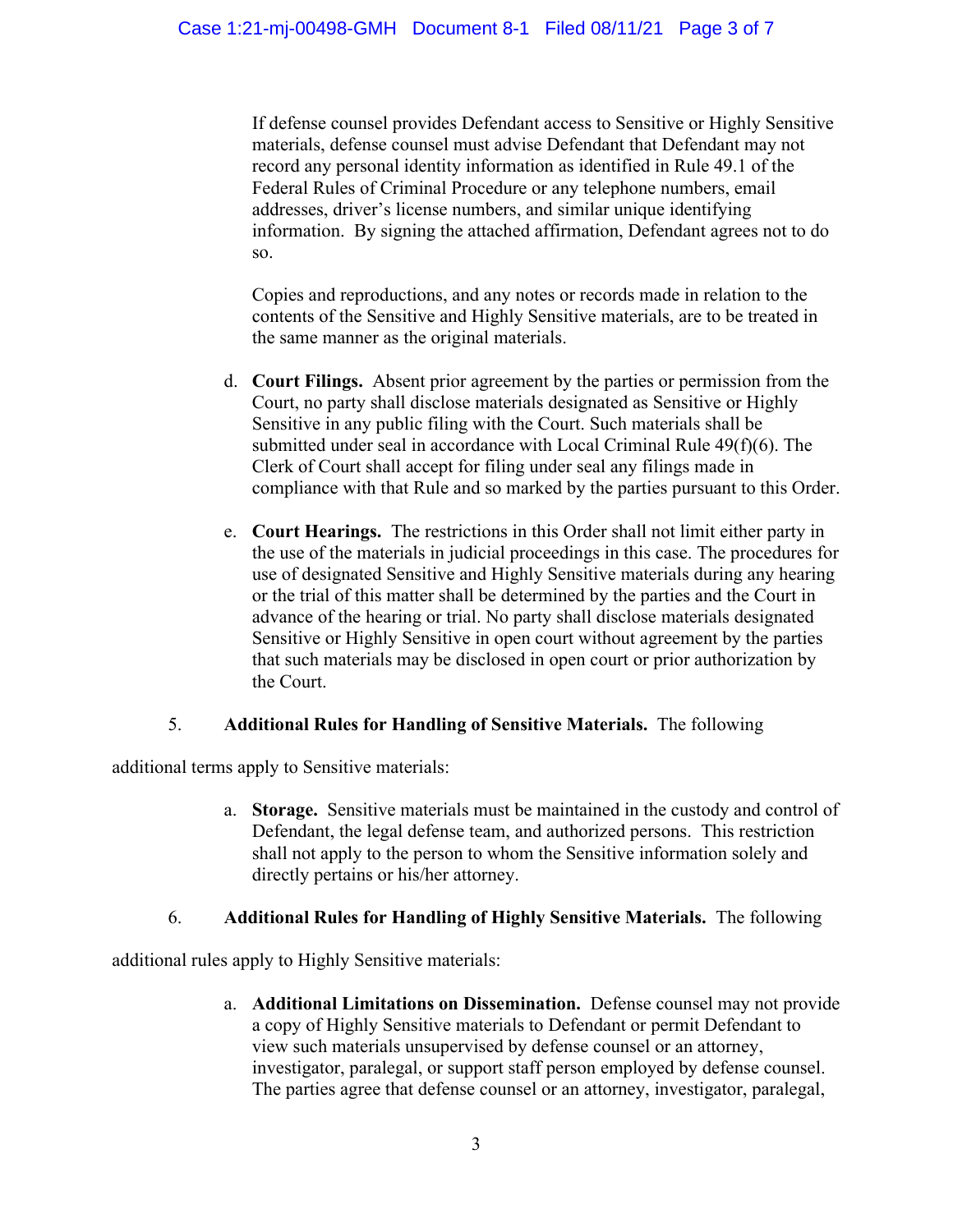or support staff person employed by defense counsel, may supervise Defendant by allowing access to Highly Sensitive materials through a cloudbased delivery system that permits Defendant to view the materials but does not permit Defendant the ability to download; provided that, prior to doing so, defense counsel first provides notice to the United States and allow the United States to file an objection with the Court if no agreement is reached.

- b. **Additional Limitations on Reproduction.** Counsel agrees that prior to showing materials to Defendant designated as Highly Sensitive, counsel or an attorney, investigator, paralegal, or support staff person employed by defense counsel will read Defendant the relevant parts of this Order, and remind Defendant of the consequences of violating the Order. If Defendant takes notes regarding Highly Sensitive materials, counsel or an attorney, investigator, paralegal, or support staff person employed by defense counsel must take reasonable steps to determine whether Defendant has copied any personal identity information as identified in Rule 49.1 of the Federal Rules of Criminal Procedure or any telephone numbers, email addresses, driver's license numbers, and similar unique identifying information.
- c. **Storage.** Highly Sensitive materials must be maintained in the custody and control of the legal defense team and authorized persons. This restriction shall not apply to the person to whom the Highly Sensitive information solely and directly pertains or his/her attorney.

7. **Viewing by Incarcerated Defendants.** If Defendant is in the custody of the

United States Marshals Service, defense counsel is authorized to provide a copy of discovery materials to the appropriate point of contact so that the defendant can view the discovery materials, subject to the terms of this Order.

8. **Disputes.** The parties shall make a good faith effort to resolve any dispute about a sensitivity designation before requesting the Court's intervention. The United States may agree to remove or reduce a sensitivity designation without further order of this Court. Whenever the redaction of specified information will resolve the basis for which a sensitivity designation was applied, the United States will agree to redaction, and such redaction will render the materials no longer subject to this Order. Any agreement to reduce or remove a sensitivity designation or to redact specific information shall be memorialized in writing.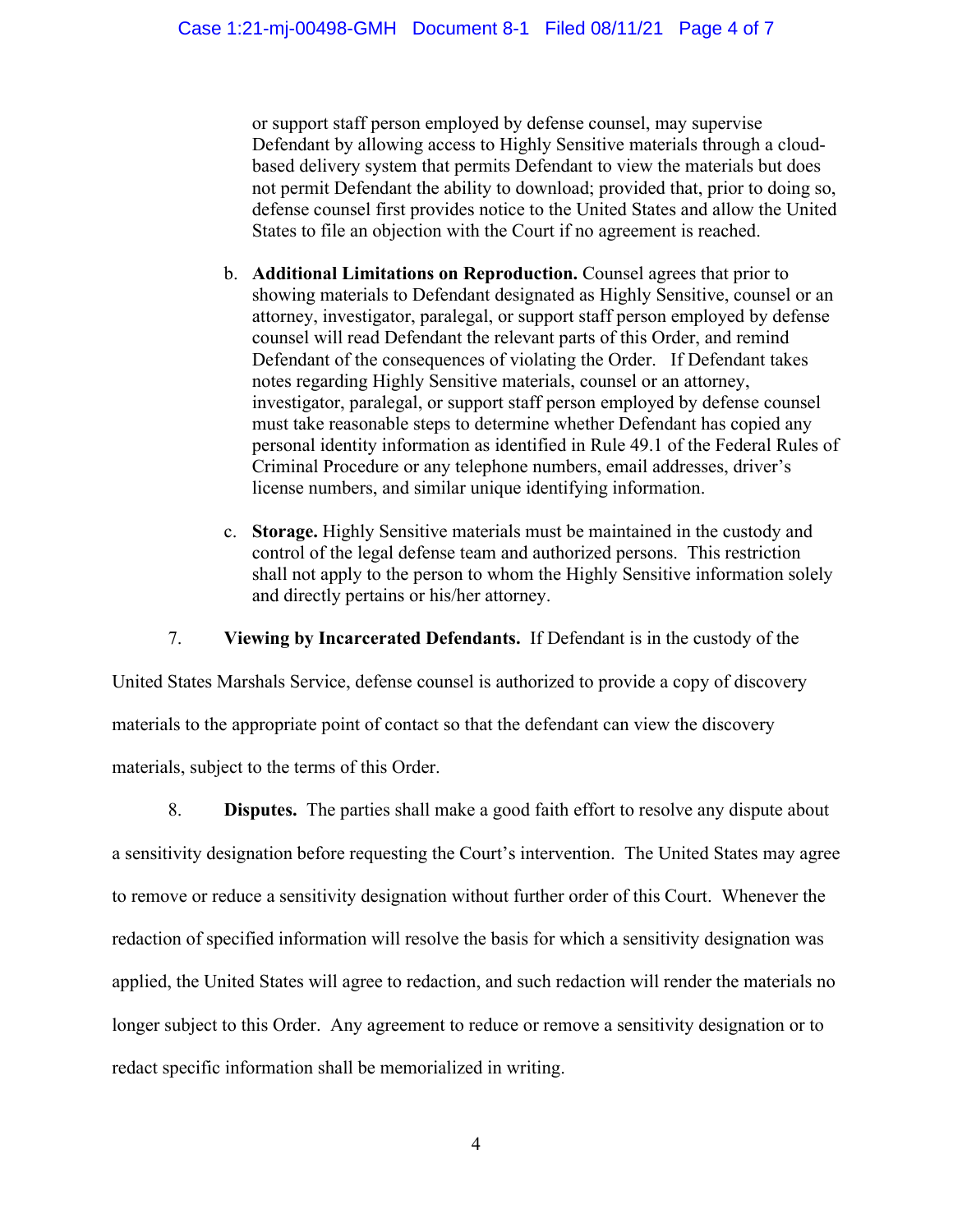### Case 1:21-mj-00498-GMH Document 8-1 Filed 08/11/21 Page 5 of 7

9. **Modification Permitted.** Nothing in this Order shall prevent any party from seeking modification of this Order nor prevent the defense from contesting a sensitivity designation. The parties agree that the burden of demonstrating the need for a protective order remains with the government at all times.

10. **Failure not Waiver.** The failure by the United States to designate any materials as Sensitive or Highly Sensitive upon disclosure shall not constitute a waiver of the United States' ability to later designate the materials as Sensitive or Highly Sensitive but the government must separately identify and memorialize the changed status of those materials in writing.

11. **Automatic Exclusions from this Order.** This Order does not apply to materials that:

- a. Are, or later become, part of the public court record, including materials that have been received in evidence in this or other public trials or hearings;
- b. Were derived directly from Defendant or that pertain solely to Defendant. Examples of such materials include Defendant's own financial records, telephone records, digital device downloads, social media records, electronic communications, arrest records, and statements to law enforcement; <sup>2</sup> and
- c. Materials that the defense obtains by means other than discovery.
- 12. **Government's Discovery Obligations.** Nothing in this Order modifies the

United States' obligations at any stage of discovery in this case pursuant to Federal Rules of

Criminal Procedure 16 and 26.2, Local Criminal Rule 5.1, 18 U.S.C. § 3500 (the Jencks Act),

and the government's general obligation to produce exculpatory and impeachment information in

criminal cases.

 $2$  Discoverable materials that were derived directly from Defendant or that pertain solely to Defendant are exempt from this Order regardless of whether the United States has designated any such materials as "Sensitive" or "Highly Sensitive" because the same materials are being provided or made available to co-defendants or other persons charged in connection with the events at the United States Capitol on January 6, 2021.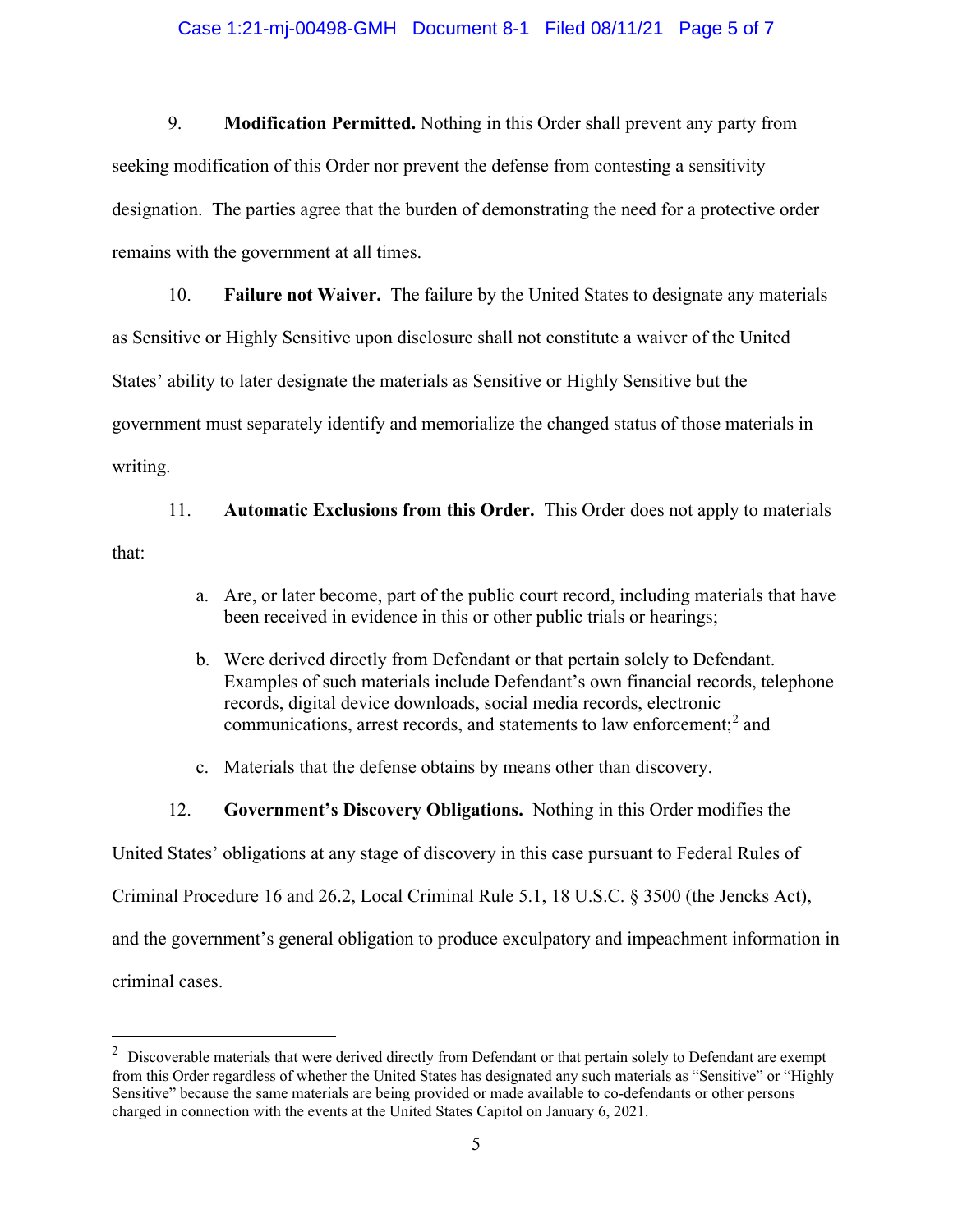### Case 1:21-mj-00498-GMH Document 8-1 Filed 08/11/21 Page 6 of 7

13. **Defense Counsel's Obligations.** Defense counsel must provide a copy of this Order to, and review the terms of this Order with, members of the legal defense team, Defendant, and any other person, before providing them access to Sensitive or Highly Sensitive materials. Defense counsel must obtain a fully executed copy of Attachment A before providing Defendant access to Sensitive or Highly Sensitive materials, and must file a copy with the Court within one week of execution.

14. **No Ruling on Discoverability or Admissibility**. This Order does not constitute a ruling on the question of whether any particular material is properly discoverable or admissible and does not constitute any ruling on any potential objection to the discoverability or admissibility of any material.

15. **Duration.** The terms of this Order shall remain in effect after the conclusion of this case and the parties shall be bound by it unless otherwise ordered by the Court.

**SO ORDERED** this \_\_\_\_\_ day of August, 2021.

HONORABLE G. MICHAEL HARVEY United States Magistgrate Judge

\_\_\_\_\_\_\_\_\_\_\_\_\_\_\_\_\_\_\_\_\_\_\_\_\_\_\_\_\_\_\_\_\_\_\_\_\_